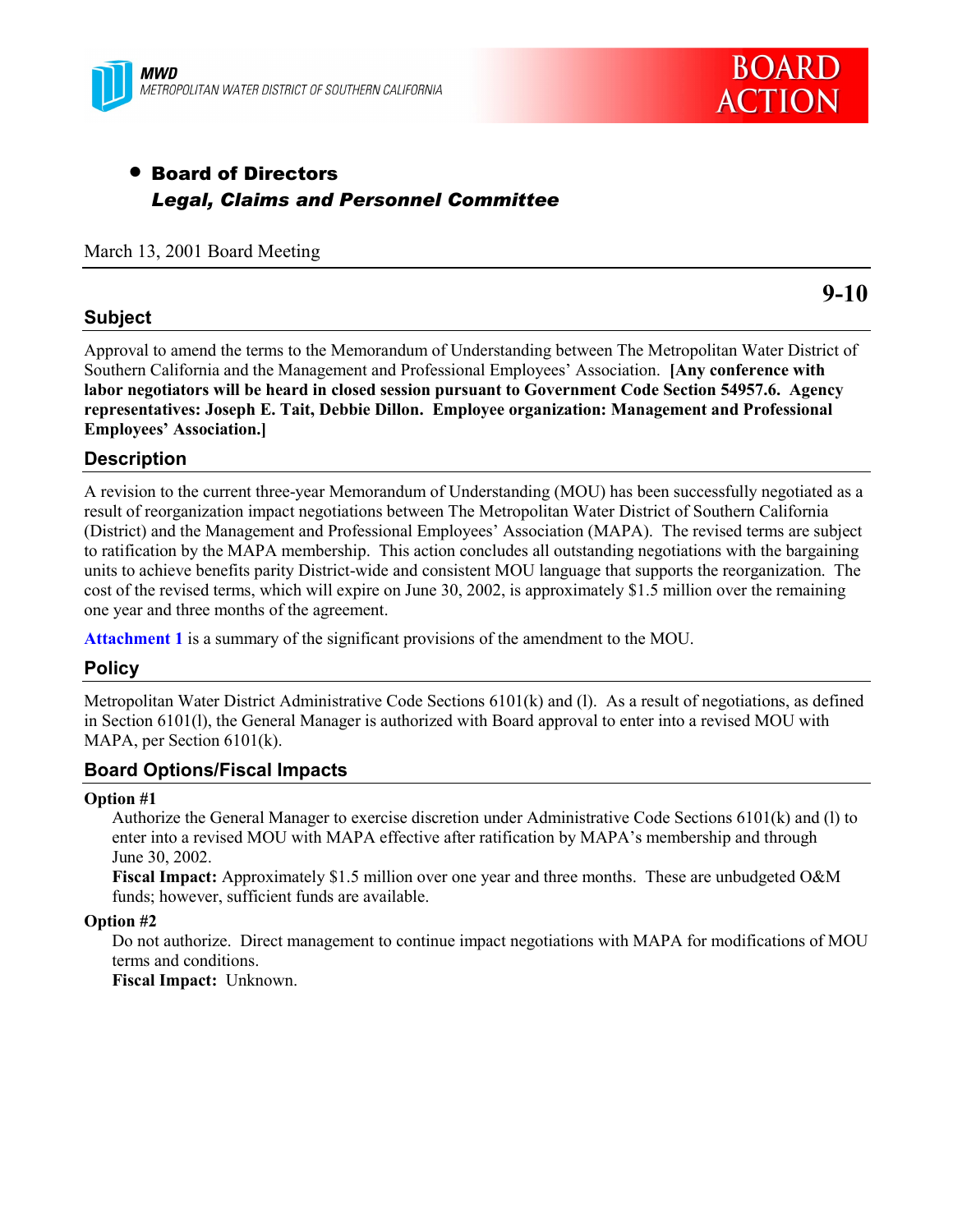# **Staff Recommendation**

Option #1

Wolfe 3/9/2001 *Roy L. Wolfe Date*

*Manager, Corporate Resources*

 $\frac{3/9/2001}{Date}$ *General Manager* 

**Attachment 1 – Summary of Provisions**

BLA #940